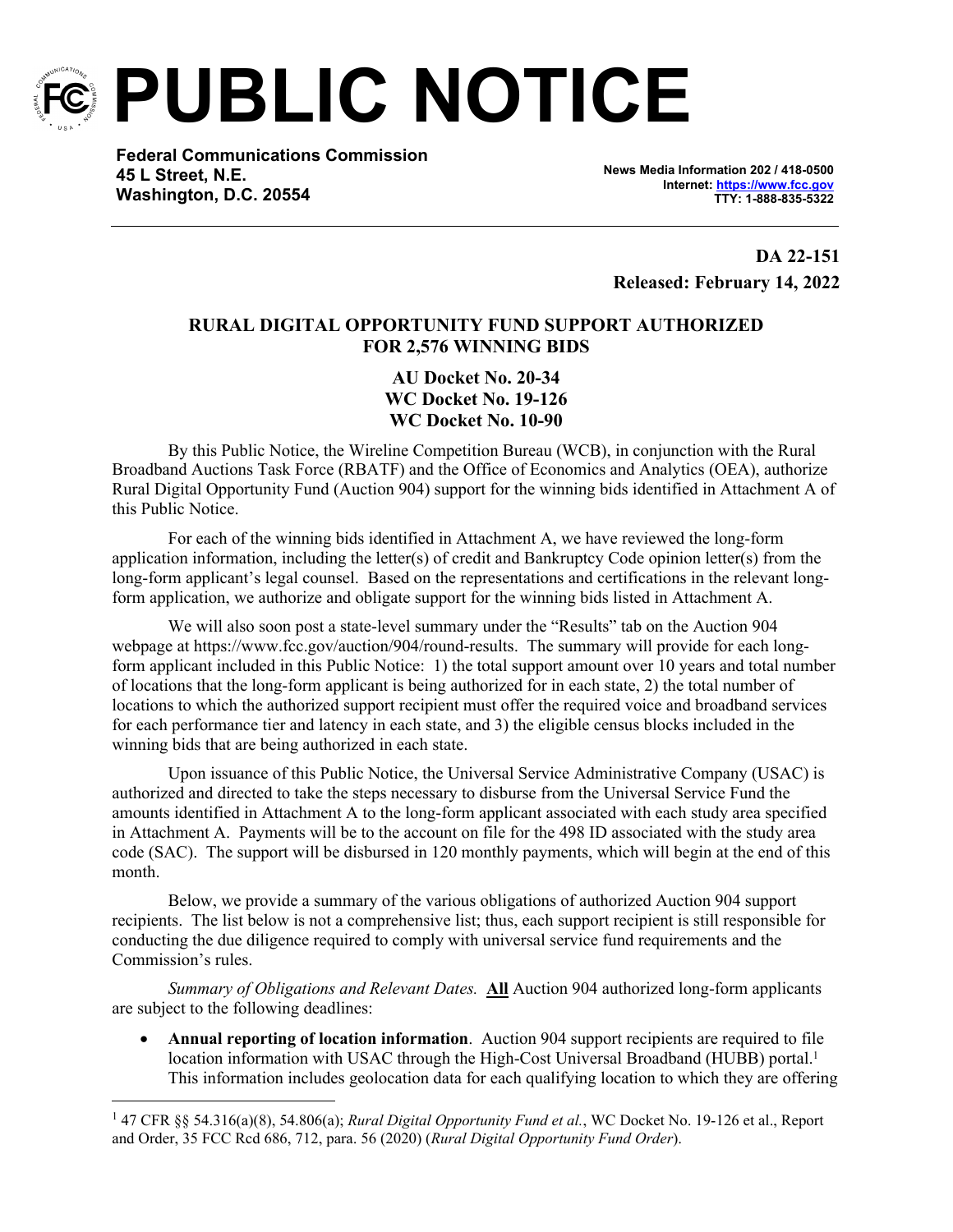the requisite service and the technology the Auction 904 support recipient is using to offer the requisite service to the qualifying locations.<sup>2</sup> The requisite service is: at least one standalone voice plan and one service plan that provides broadband at the relevant performance tier and latency requirements at rates that are reasonably comparable to rates offered in urban areas.<sup>3</sup> The locations must be in the eligible census blocks covered by the long-form applicant's winning bids.<sup>4</sup>

The Commission has consistently encouraged carriers subject to defined deployment obligations and HUBB reporting obligations to report location data on a rolling basis and has adopted a best practice of filing this information within 30 days after the initial offering of service.<sup>5</sup> While reporting on a rolling basis is encouraged, the first deadline for long-form applicants authorized by this Public Notice to submit their location data is **March 1, 2023**. 6 All support recipients must continue to report this information by March 1 in each year thereafter until all build-out requirements are satisfied. For more information about the HUBB portal and reporting location data, visit [https://www.usac.org/high-cost/annual](https://www.usac.org/high-cost/annual-requirements/submit-data-in-the-hubb/)[requirements/submit-data-in-the-hubb/](https://www.usac.org/high-cost/annual-requirements/submit-data-in-the-hubb/).

 **Service milestones**. The service milestones for Auction 904 support recipients authorized by this Public Notice will be as follows:<sup>7</sup>

| Percentage of Locations in a<br><b>State</b> | <b>Service Milestone Deadline</b> |
|----------------------------------------------|-----------------------------------|
| 40                                           | December 31, 2025                 |
| 60                                           | December 31, 2026                 |
|                                              | December 31, 2027                 |
| 100                                          | December 31, 2028                 |

<sup>4</sup> *See also Wireline Competition Bureau Provides Guidance to Carriers Receiving Connect America Fund Support Regarding their Broadband Location Reporting Obligations*, Public Notice, 31 FCC Rcd 12900 (WCB 2016) (*Location Guidance Public Notice*).

<sup>5</sup> *Rural Digital Opportunity Fund Order*, 35 FCC Rcd at 712, para. 56 & n.156. A support recipient is deemed to be commercially offering voice and/or broadband service to a location if it provides service to the location or could provide it within 10 business days upon request. *Id.* at 711-12, para. 54

 $647$  CFR § 54.316(c)(1).

 $247$  CFR § 54.316(a)(8).

<sup>3</sup> 47 CFR § 54.805; *Rural Digital Opportunity Fund Order*, 35 FCC Rcd at 707, para. 42. *See also Wireline Competition Bureau and Office of Economics and Analytics Announce Results of 2021 Urban Rate Survey for Fixed Voice and Broadband Services, Posting of Survey Data and Explanatory Notes, and Required Minimum Usage Allowance for Eligible Telecommunications Carriers*, WC Docket No. 10-90, Public Notice, 35 FCC Rcd 13667 (WCB/OEA 2020). We remind all applicants that an eligible telecommunications carrier (ETC) satisfies its obligation to "offer" qualifying services by being legally responsible for dealing with customer problems, providing quality of service guarantees, and meeting universal service fund-related requirements. Accordingly, a broadband provider may satisfy its voice obligations by offering voice service through an affiliate or by offering a managed voice solution (including VoIP) through a third-party vendor, but a provider cannot simply rely on the availability of over-the-top voice options to satisfy this obligation. *Rural Digital Opportunity Fund Phase I Auction Scheduled for October 29, 2020; Notice and Filing Requirements and Other Procedures for Auction 904*, AU Docket No. 20-34 et al., Public Notice, 35 FCC Rcd 6077, 6129, para. 139 (2020) (*Auction 904 Procedures Public Notice*).

<sup>7</sup> 47 CFR § 54.802; *Rural Digital Opportunity Fund Order*, 35 FCC Rcd at 709-12, paras. 45-55.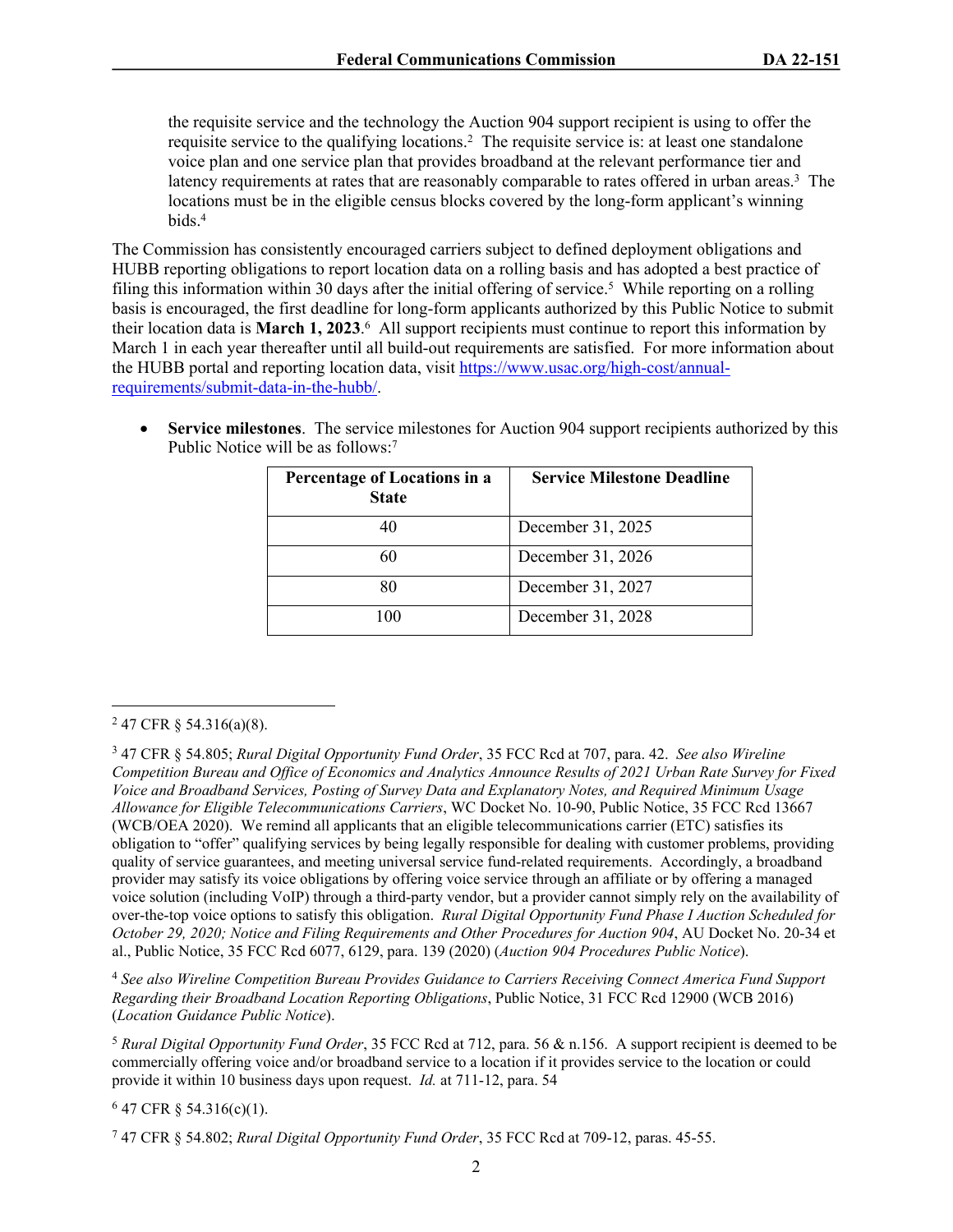WCB has been directed to publish revised location counts before the end of service milestone year six.<sup>8</sup> In areas where the revised location total is higher than the number of Connect America Cost Model (CAM)-calculated locations, support recipients will be required to have begun commercially offering service to 100% of the CAM-calculated location count by the end of the sixth calendar year.<sup>9</sup> Such support recipients must then offer service to 100% of the revised location count by the end of the eighth calendar year.<sup>10</sup> In areas where there are fewer locations than calculated by the CAM, support recipients must notify WCB no later than March 1 following the fifth year of deployment.<sup>11</sup> Upon confirmation by WCB, such a support recipient will be required to reach  $100\%$  of the new number by the end of the sixth calendar year.<sup>12</sup> All support recipients must also offer service on reasonable request to locations built subsequently to the revised location count announced by WCB but prior to the end of service milestone year eight.<sup>13</sup>

By **March 1st** following each relevant service milestone, an Auction 904 support recipient must file a certification in the HUBB portal that it has met its service milestone and is meeting the requisite public interest obligations.<sup>14</sup> Compliance with service milestones will be determined at the state level.<sup>15</sup> The Commission will verify that the support recipient offers the required service to the total number of locations across all the eligible census blocks included in all of the support recipient's authorized bid areas (i.e., census block groups) in a state.<sup>16</sup> If a support recipient is authorized to receive support in a state for different performance tier and latency combinations, it will be required to demonstrate that it is offering service meeting the relevant performance requirements to the required number of locations for each performance tier and latency combination within that state.<sup>17</sup>

<sup>9</sup> *Id.* at 710, para. 49. Carriers for which the new location count exceeds the CAM locations within their area in each state by more than 35% will have the opportunity to seek additional support or relief from the Commission. *Id.*

<sup>10</sup> *Id.* Any such support recipient with increased deployment obligations may also seek to have its new location count adjusted to exclude additional locations, beyond the number identified by the CAM, that it determines before the end of year eight are ineligible (e.g., are not habitable), unreasonable to deploy to (e.g., if it would require a carrier to install new backhaul facilities or other major network upgrades solely to provide broadband to that location), or part of a development newly built after year six for which the cost and/or time to deploy before the end of the support term would be unreasonable. *Id.* at 710-11, para. 50.

<sup>11</sup> *Id.* at 711, para. 51. Carriers for which the new location count is less than 65% of the CAM locations within their area in each state shall have their support amount reduced on a pro rata basis by the number of reduced locations. *Id.* For example, if a carrier was authorized to receive \$3 million per year for 1,000 model locations in a state, but the WCB confirms that there are only 600 actual locations (fewer than 650 locations, or 65%), WCB would reduce that carrier's support to \$2,769,231 (or \$3,000,000 \* (600/650)).

<sup>12</sup> *Id.*

<sup>13</sup> *Id.* at 711, para. 52. Support recipients are not obligated to offer service to newly built locations that do not request service, or to those with exclusive arrangements with other providers. *Id. See also Connect America Fund et al.*, Report and Order et al., 29 FCC Rcd 7051, 7070, paras. 59-72 (2014) (issuing declaratory ruling regarding which requests should be deemed unreasonable under our current rules and policies to provide greater clarity to all affected stakeholders).

<sup>14</sup> 47 CFR §§ 54.316(b)(5), 54.806(a); *Rural Digital Opportunity Fund Order*, 35 FCC Rcd at 712, para. 56.

<sup>15</sup> *Rural Digital Opportunity Fund Order*, 35 FCC Rcd at 712, para. 54.

<sup>16</sup> Winning bidders must use Rural Digital Opportunity Fund support to deploy service to locations in only the eligible census blocks, not to the other, ineligible census blocks within a census block group won in the auction.

<sup>17</sup> *Rural Digital Opportunity Fund Order*, 35 FCC Rcd at 712, para. 54.

<sup>8</sup> *Rural Digital Opportunity Fund Order*, 35 FCC Rcd at 709, para. 45.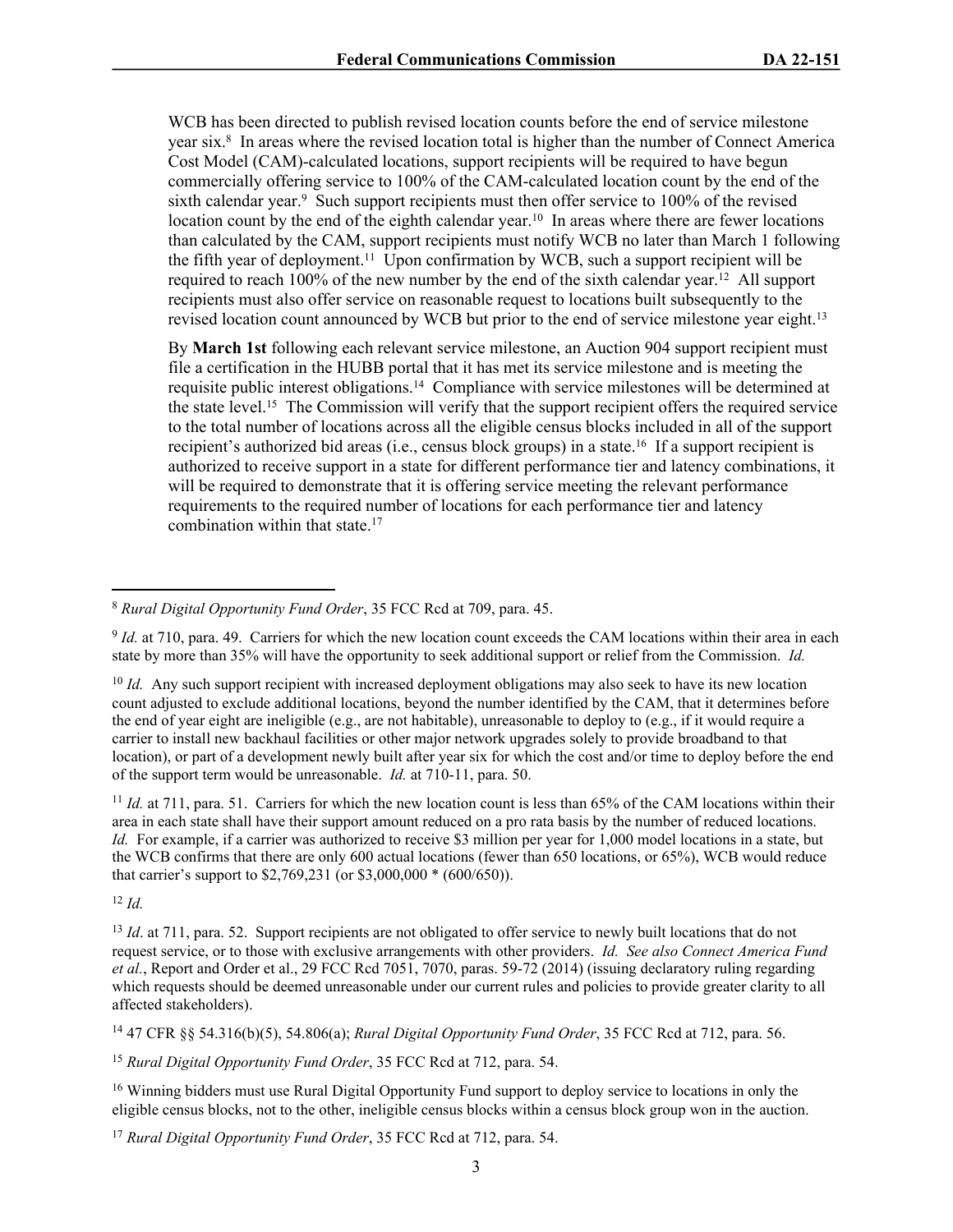If an ETC is unable to meet a service milestone, it must notify the Commission, USAC, and the relevant state, U.S. Territory, or Tribal government as appropriate, no later than ten business days after the applicable deadline.<sup>18</sup> If the ETC is unable to meet the required deployment obligations due to circumstances beyond its control, it may also seek waiver of the service milestones.<sup>19</sup> The Commission has repeatedly warned support recipients, however, that it does not expect to routinely grant such waiver requests, emphasizing the difficulty of demonstrating good cause under circumstances where carriers fail to plan for contingencies that would prevent compliance with defined deployment obligations.<sup>20</sup>

- **Annual section 54.313 report.** Long-form applicants authorized in this Public Notice will be required to file their first annual section 54.313 report by **July 1, 2023** and each subsequent year until the year after their support terms have ended.<sup>21</sup> Annual reports are filed with USAC. Support recipients must complete the FCC Form 481 on USAC's website.<sup>22</sup> They must also test and certify compliance with relevant performance requirements in section 54.805 of the Commission's rules on an annual basis.<sup>23</sup> WCB, the Wireless Telecommunications Bureau, and the Office of Engineering and Technology have adopted a uniform framework to measure and report on the performance of ETCs' service.<sup>24</sup>
- **Annual section 54.314 certification.** The first annual section 54.314 certification is due for the long-form applicants that are being authorized by this Public Notice by **October 1, 2023**. 25 Pursuant to section 54.314 of the Commission's rules, if a support recipient was designated by a state, that state must certify on the support recipient's behalf "that all federal high-cost support provided . . . within that State was used in the preceding calendar year and will be used in the

<sup>21</sup> 47 CFR §§ 54.313, 54.806(a); *Rural Digital Opportunity Fund Order*, 35 FCC Rcd at 713, para. 57. Long-form applicants being authorized by this Public Notice that have also been designated as Lifeline-only ETCs in census blocks that are not eligible for Auction 904 support must comply with all relevant reporting requirements for the Lifeline program in sections 54.416 and 54.422 of the Lifeline rules, including completing and submitting FCC Form 481 on USAC's website, if applicable. 47 CFR §§ 54.416, 54.422.

<sup>22</sup> *See* Universal Service Administrative Company, File FCC Form 481, [https://www.usac.org/high-cost/annual](https://www.usac.org/high-cost/annual-requirements/file-fcc-form-481/)[requirements/file-fcc-form-481/.](https://www.usac.org/high-cost/annual-requirements/file-fcc-form-481/)

<sup>23</sup> 47 CFR §§ 54.313(a)(6), 54.805.

25 47 CFR §§ 54.314, 54.806(a).

<sup>18</sup> 47 CFR §§ 54.320(d), 54.806(c).

<sup>&</sup>lt;sup>19</sup> Connect America Fund et al., WC Docket No. 10-90 et al., Report and Order, 29 FCC Rcd 15644, 15700, para. 154 (2014) (*December 2014 Connect America Order*).

<sup>20</sup> *See Connect America Fund et al.*, WC Docket No. 10-90 et al., Order on Reconsideration, 33 FCC Rcd 1380, 1394, para. 35 (2018) (explaining that "it would be difficult for a recipient to meet its burden of demonstrating good cause to grant a waiver of the deployment obligations if it did not plan to build to 100 percent of funded locations at the outset of its support term"); *id*. at 1394, para. 33 & n.88 (explaining that "the Commission has cautioned that it does not expect such waiver requests will be granted routinely, and a failure to plan for some contingencies would make it difficult to establish that there is good cause to warrant waiver") (citing *December 2014 Connect America Order*, 29 FCC Rcd at 15660, para. 40 & n.93).

<sup>24</sup> *Performance Measures for Connect America High-Cost Universal Service Support Recipients*, WC Docket No. 10-90, Order, 33 FCC Rcd 6509 (WCB/WTB/OET 2018) (*CAF Performance Measures Order*); 47 CFR § 54.313(a)(6). Further modifications were made to the performance measures requirements in subsequent reconsideration orders. *See Connect America Fund*, WC Docket No. 10-90, Order on Reconsideration, 34 FCC Rcd 8081 (WCB/WTB/OET 2019); *Connect America Fund*, WC Docket No. 10-90, Order on Reconsideration, 34 FCC Rcd 10109 (2019).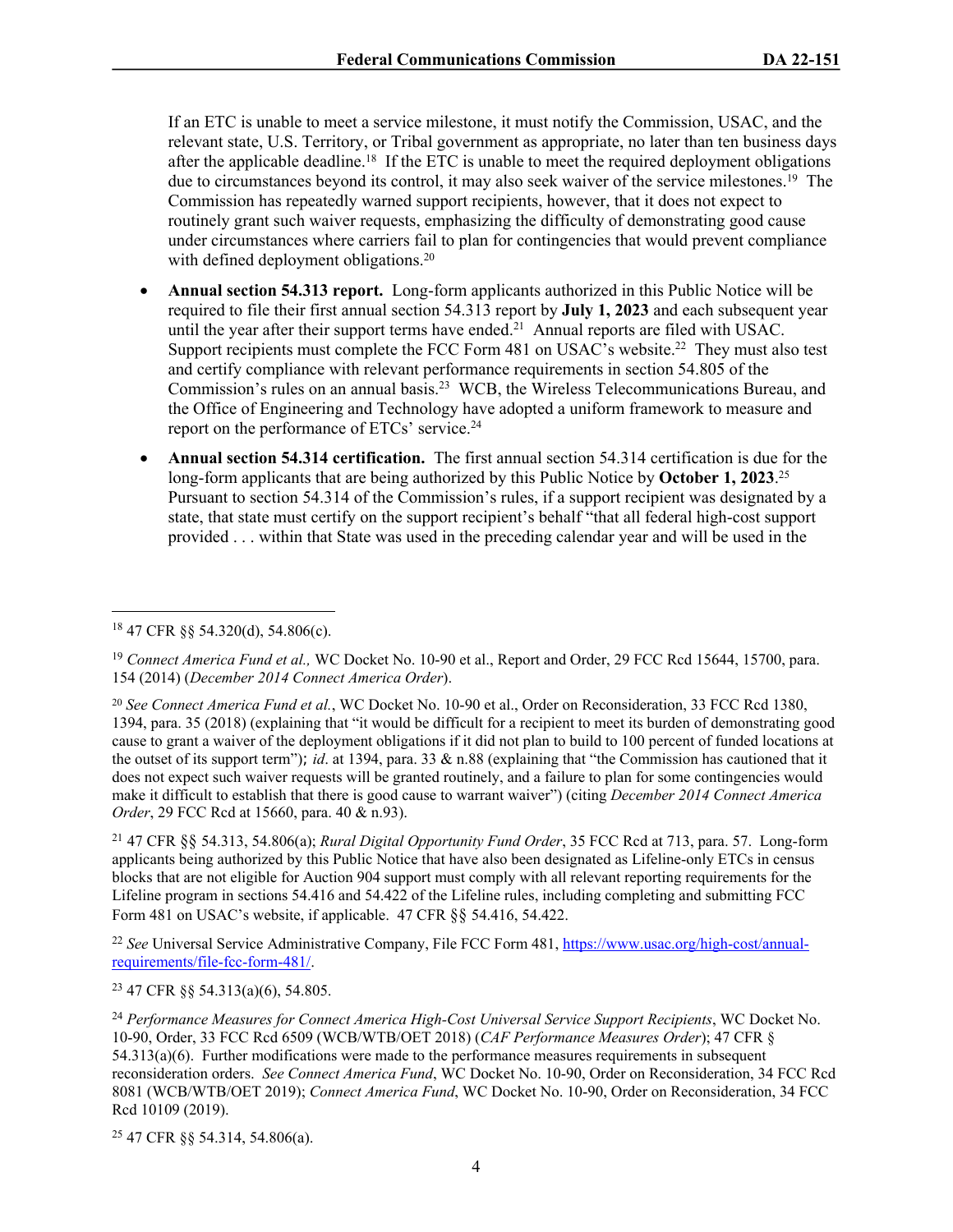coming calendar year only for the provision, maintenance, and upgrading of facilities and services for which the support is intended."26

If a support recipient was designated an ETC by the Federal Communications Commission, it must self-certify by filing a sworn affidavit executed by a corporate officer attesting to the relevant facts.<sup>27</sup> Certifications must be filed with both the Commission and USAC. ETCs may submit their certifications to USAC via its online filing system or by sending the appropriate certification sample letter (provided on USAC's website) via email or U.S. mail.<sup>28</sup> Certifications must also be submitted to the Commission's Office of the Secretary on or before **October 1st** . The submission should clearly reference WC Docket No. 14-58, ETC Annual Reports and Certifications.

We conclude there is good cause to waive on our own motion the general high-cost support program requirement that the relevant states (or the ETCs, if applicable) file a section 54.314 certification by October 1, 2022 with respect to the use of Auction 904 support for the applicants authorized in this Public Notice.<sup>29</sup> When the Commission adopted the certification requirement, it made clear that it expected the states and federally designated ETCs to undertake a rigorous examination of the factual information provided in the annual reports required pursuant to section 54.313 prior to issuance of the annual certification.<sup>30</sup> In this instance, the Auction 904 applicants being authorized today did not receive Auction 904 support in 2021 and will not file an annual report with respect to those supported areas on July 1, 2022. Therefore, the state commissions and federally designated ETCs will not have the annual reporting information before them to provide an evidentiary basis for certifying that support will be used for its intended purposes in 2022 as required by the prospective section 54.314 certification due by October 1, 2022. In their section 54.314 certifications filed by October 1, 2023, state commissions (or the ETCs, if applicable) will be required to certify that support received in 2022 was used for its intended purposes and that support received in 2023 will be used for its intended purposes. Accordingly, we conclude that the Commission, USAC, and the states will have assurance that Auction 904 support that is disbursed in 2022 is used for its intended purposes even if the relevant states or federally designated ETCs do not file the section 54.314 certification on October 1, 2022.

All post-designation ETC-related filings must be submitted in good faith and include a certification that, to the best of the ETC's knowledge and belief, the information is complete and accurate.<sup>31</sup> In addition, ETCs have an on-going duty to correct or amend information if they have reason

 $27$  47 CFR § 54.314(b), (c)(2).

<sup>28</sup> *See* Universal Service Administrative Company, Certify Data with 54.314, [https://www.usac.org/high](https://www.usac.org/high-cost/annual-requirements/certify-data-with-54-314/)[cost/annual-requirements/certify-data-with-54-314/](https://www.usac.org/high-cost/annual-requirements/certify-data-with-54-314/).

<sup>29</sup> Generally, the Commission's rules may be waived for good cause shown. 47 CFR  $\S$  1.3. Waiver of the Commission's rules is appropriate only if both: (1) special circumstances warrant a deviation from the general rule, and (2) such deviation will serve the public interest. *See Northeast Cellular Tel. Co. v. FCC*, 897 F.2d 1164, 1166 (D.C. Cir. 1990) (citing *WAIT Radio v. FCC*, 418 F.2d 1153, 1157-59 (D.C. Cir. 1969), *cert. denied*, 93 S.Ct. 461 (1972)). We previously waived the October 1 section 54.314 certification for Connect America Phase II auction long-form applicants that were authorized in 2019 and in 2020*. Connect America Fund Phase II Auction Support Authorized for 459 Winning Bids*, AU Docket No. 17-182, WC Docket No. 10-90, Public Notice, 34 FCC Rcd 3142, 3145-46 (WCB/OEA 2019); *Connect America Fund Phase II Auction Support Authorized for 1060 Winning Bids*, AU Docket NO. 17-182, WC Docket No. 10-90, Public Notice, 35 FCC Rcd 945, 948-949 (WCB/OEA 2020).

<sup>30</sup> *Connect America Fund et al.;* Report and Order and Further Notice of Proposed Rulemaking, 26 FCC Rcd 17663, 17861, para. 612 (2011) *aff'd sub nom., In re: FCC 11-161*, 753 F.3d 1015 (10th Cir. 2014).

<sup>31</sup> *See, e.g.*, FCC Form 481 Officer Certification (requiring an officer of a petitioning entity to certify that he/she is "an officer of the reporting carrier; my responsibilities include ensuring the accuracy of the annual reporting

(continued….)

<sup>26</sup> 47 CFR § 54.314(a).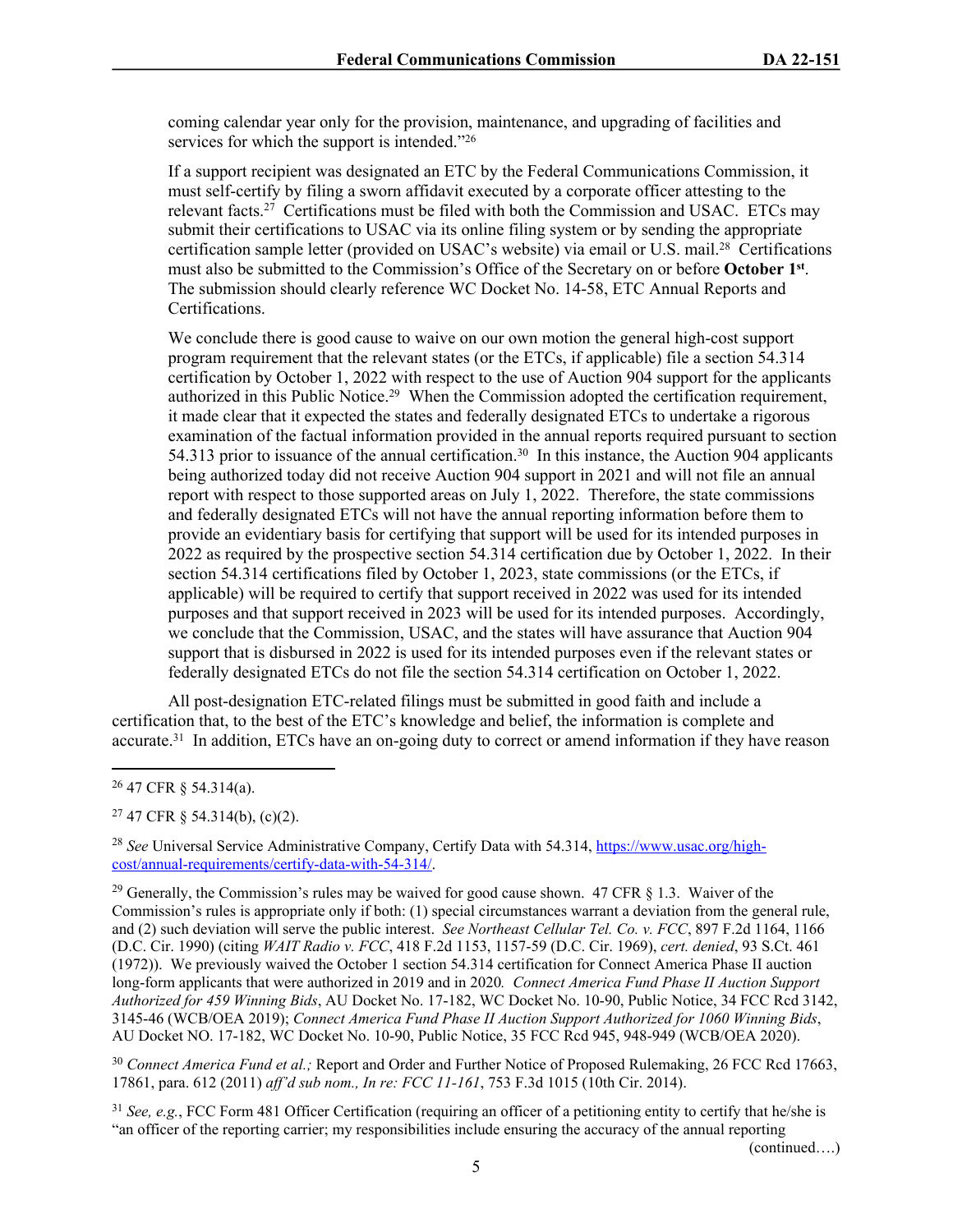to believe, either through their own investigation or upon notice from USAC, that the data are inaccurate, incomplete, or contain errors or anomalies. $32$  The failure to timely file information may result in penalties in the form of a reduction in support.<sup>33</sup>

*Defaults.* On July 26, 2021, the RBATF, WCB, and OEA sent a letter to certain long-form applicants that identified census blocks where concerns had been raised about whether funding those areas would be the best use of our limited universal service funds.<sup>34</sup> Applicants were reminded that one of the Commission's core Universal Service Fund policy objectives is to avoid funding deployment in areas that already receive voice and broadband service from an unsubsidized provider, and that the Rural Digital Opportunity Fund was intended to focus on areas "wholly unserved by 25/3 Mbps" broadband service.<sup>35</sup> The letter recommended that applicants assess whether existing service in the identified areas would affect their ability to meet all program requirements and deployment milestones, and applicants were informed that if they no longer wished to pursue support for a winning bid they should identify those census block groups and provide a brief explanation of their decision to default on their bid(s).<sup>36</sup>

In response to the letter, some applicants informed the Commission that they wished to default on census blocks identified by the Commission in the letter while retaining support for other census blocks within the same bid. For these applicants, Attachment A authorizes support only for the areas in which the applicant indicated they intend to meet program requirements.<sup>37</sup>

*National Security Supply Chain Proceeding.* We remind winning bidders that all Auction 904 support recipients will be subject to the Commission's National Security Supply Chain proceeding, including the rule that "no universal service support may be used to purchase, obtain, maintain, improve, modify, or otherwise support any equipment or services produced or provided by any company posing a national security threat to the integrity of communications networks or the communications supply chain."<sup>38</sup> The prohibition on using universal service funds applies "to upgrades and maintenance of existing equipment and services."<sup>39</sup> Additionally, federal subsidies made available through a program administered by the Commission that are "to be used for the capital expenditures necessary for the

<sup>33</sup> 47 CFR §§ 54.313(j), 54.314(d), 54.316(c), 54.320, 54.806.

<sup>36</sup> *See* 47 CFR § 54.805 (RDOF public interest obligations); *see generally*, 47 USC § 254(e) (USF support must be used for its intended purpose).

<sup>37</sup> For the reasons articulated in the *Fourth RDOF Authorization Public Notice* regarding defaults on letter-identified census blocks, we find good cause to waive the requirement that a default encompass the entire winning bid, and we authorize support on a per-census-block basis for the census blocks in which applicants listed in Attachment A are eligible. *Rural Digital Opportunity Fund Support Authorized for 2,008 Winning Bids*, AU Docket No. 20-34, WC Docket Nos. 19-126 and 10-90, Public Notice, DA 21-1560, at 9 (WCB Dec. 14, 2021) (*Fourth RDOF Authorization Public Notice*).

<sup>38</sup> 47 CFR § 54.9(a).

requirements for universal service support recipients; and, to the best of my knowledge, the information reported on this form and in any attachments is accurate"); *see also* 47 CFR § 1.17(a)(2) (stating that no person may provide, in any written statement of fact, "material factual information that is incorrect or omit material information that is necessary to prevent any material factual statement that is made from being incorrect or misleading without a reasonable basis for believing that any such material factual statement is correct and not misleading").

<sup>32</sup> *See Location Guidance Public Notice*, 31 FCC Rcd at 12910.

<sup>&</sup>lt;sup>34</sup> See "Letters to Long-Form Applicants about Identified Census Blocks," <https://www.fcc.gov/auction/904/releases>.

<sup>35</sup> *Rural Digital Opportunity Fund et al.*, WC Docket No. 19-126 et al., Report and Order, 35 FCC Rcd 686, 689, para. 5 (2020) (*Rural Digital Opportunity Fund Order*).

<sup>39</sup> *Protecting Against National Security Threats to the Communication Supply Chain through FCC Programs et al.*, WC Docket No. 18-89 et al., Report and Order et al., 34 FCC Rcd 11423, 11453, para. 77 (2019).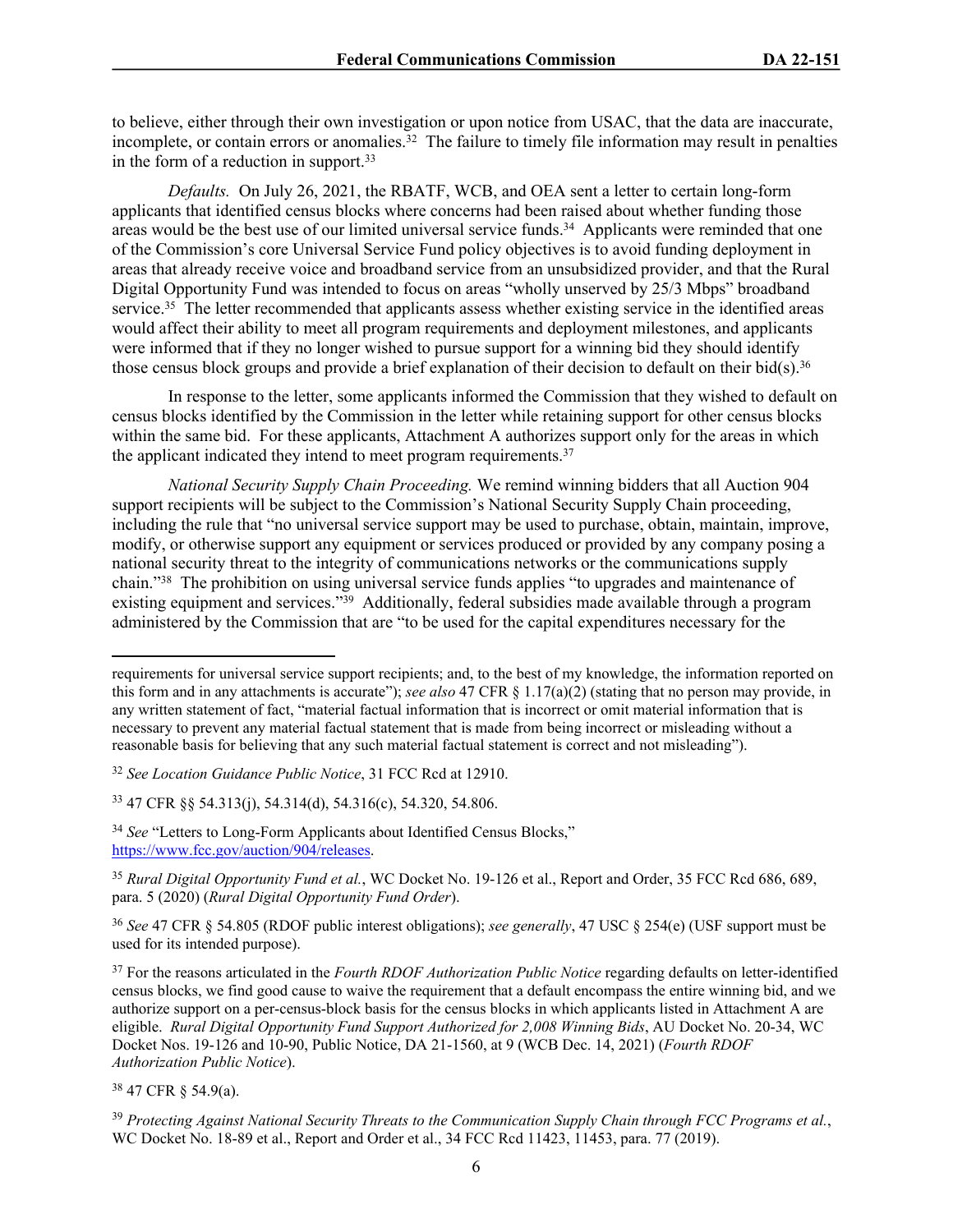provision of advanced communications service" cannot be used to "purchase, rent, lease, or otherwise obtain any covered communications equipment or service; or maintain any covered communications equipment or service."<sup>40</sup> Moreover, the Commission will require ETCs to certify prior to receiving universal service funds that they do not use covered communications equipment or services.<sup>41</sup>

*Document Retention and Compliance Audits.* Under section 54.320 of the Commission's rules, recipients of high-cost support must retain, for at least ten years, all records necessary to demonstrate to auditors that the support received was consistent with universal service high-cost program rules and to make these documents available upon request to the Commission (and any of its Bureaus or Offices) and to USAC, and to their respective auditors.<sup>42</sup> In addition, all ETCs that receive high-cost support are subject to random compliance audits and other investigations to ensure compliance with program rules and orders, including verification of actual deployment to reported locations.<sup>43</sup>

*Consequences for Non-Compliance*. A support recipient is subject to non-compliance measures once it becomes a support recipient if it fails or is unable to meet its minimum coverage requirement or other service requirements, or if it fails to fulfill any other term or condition of Auction 904 support.<sup>44</sup> These measures scale with the extent of non-compliance and include additional reporting, withholding of support, and support recovery.<sup>45</sup> A defaulting support recipient may also be subject to sanctions, including, but not limited to, potential revocation of ETC designations and suspension or debarment.<sup>46</sup>

*ETC Obligations.* All Auction 904 support recipients were required to obtain a high-cost ETC designation prior to being authorized for Auction 904 support,<sup>47</sup> and thus should be familiar with ETC

<sup>42</sup> 47 CFR §§ 54.320(b), 54.806(b).

<sup>43</sup> *Id*. §§ 54.320(a), 54.806(b).

<sup>44</sup> *Id*. §§ 54.320, 54.804(c)(4), 54.806(c); *Rural Digital Opportunity Fund Order*, 35 FCC Rcd at 713-16, paras. 58- 64; *December 2014 Connect America Order*, 29 FCC Rcd at 15694-700, paras. 142-54; *CAF Performance Measures Order*, 33 FCC Rcd at 6531-33, paras. 60-67.

<sup>45</sup> 47 CFR §§ 54.320, 54.804(c)(4), 54.806(c); *Rural Digital Opportunity Fund Order*, 35 FCC Rcd at 713-16, paras. 58-64; *December 2014 Connect America Order*, 29 FCC Rcd at 15694-701, paras. 142-57; *CAF Performance Measures Order*, 33 FCC Rcd at 6531-33, paras. 60-67.

<sup>46</sup> 47 CFR §§ 54.320(c), 54.806(b); *Rural Digital Opportunity Fund Order*, 35 FCC Rcd at 715-16, para. 63.

<sup>47</sup> Claverack Communications, LLC (Claverack) and Valor Telecommunications of Texas, LLC dba Windstream (Windstream) demonstrated special circumstances that warrant deviation from the Commission's June 7, 2021 deadline for long-form applicants to submit eligible telecommunications carrier (ETC) documentation. On February 3, 2021, Claverack filed its ETC petition with the Public Utility Commission of Pennsylvania (Pennsylvania Commission), whose staff sent data requests to Claverack on March 10, 2021 and April 28, 2021. Petition for Limited Waiver and Extension of 47 CFR 54.804(b)(5) RDOF Auction 904 ETC Certification Deadline, AU Docket No. 20-34 et al., at 2-3 (filed June 7, 2021) (Claverack Petition). Claverack worked in good faith to respond to those requests, and on July 15, 2021 the Pennsylvania Commission designated Claverack as an ETC. *See* Pennsylvania Public Utility Commission, Order, Docket No. P-2021-3023996, at 8 n.27 (rel. July 15, 2021) (Claverack ETC Order). Windstream filed its ETC petition with the Corporation Commission of the State of Oklahoma (Oklahoma Commission) on April 15, 2021, and explained that the Oklahoma Commission requested additional data relating to (continued….)

<sup>40</sup> 47 CFR § 54.10.

<sup>&</sup>lt;sup>41</sup> *Id.* § 54.11. This certification requirement is not required "until one year after the date the Commission releases a Public Notice announcing the acceptance of applications for filing during the initial filing window of the [Secure and Trusted Communications Networks] Reimbursement Program." *Id*. § 54.11(c). *See Wireline Competition Bureau Announces Application Filing Window for the Secure and Trusted Communications Networks Reimbursement Program – Filing Window Opens October 29, 2021*, WC Docket No. 18-89, Public Notice, DA 21- 1207 (WCB Sept. 27, 2021). "Covered communications equipment or services means any communications equipment or service that is on the Covered List" published pursuant to section 1.50002 of the Commission's rules. 47 CFR §§ 1.50002, 54.11(b).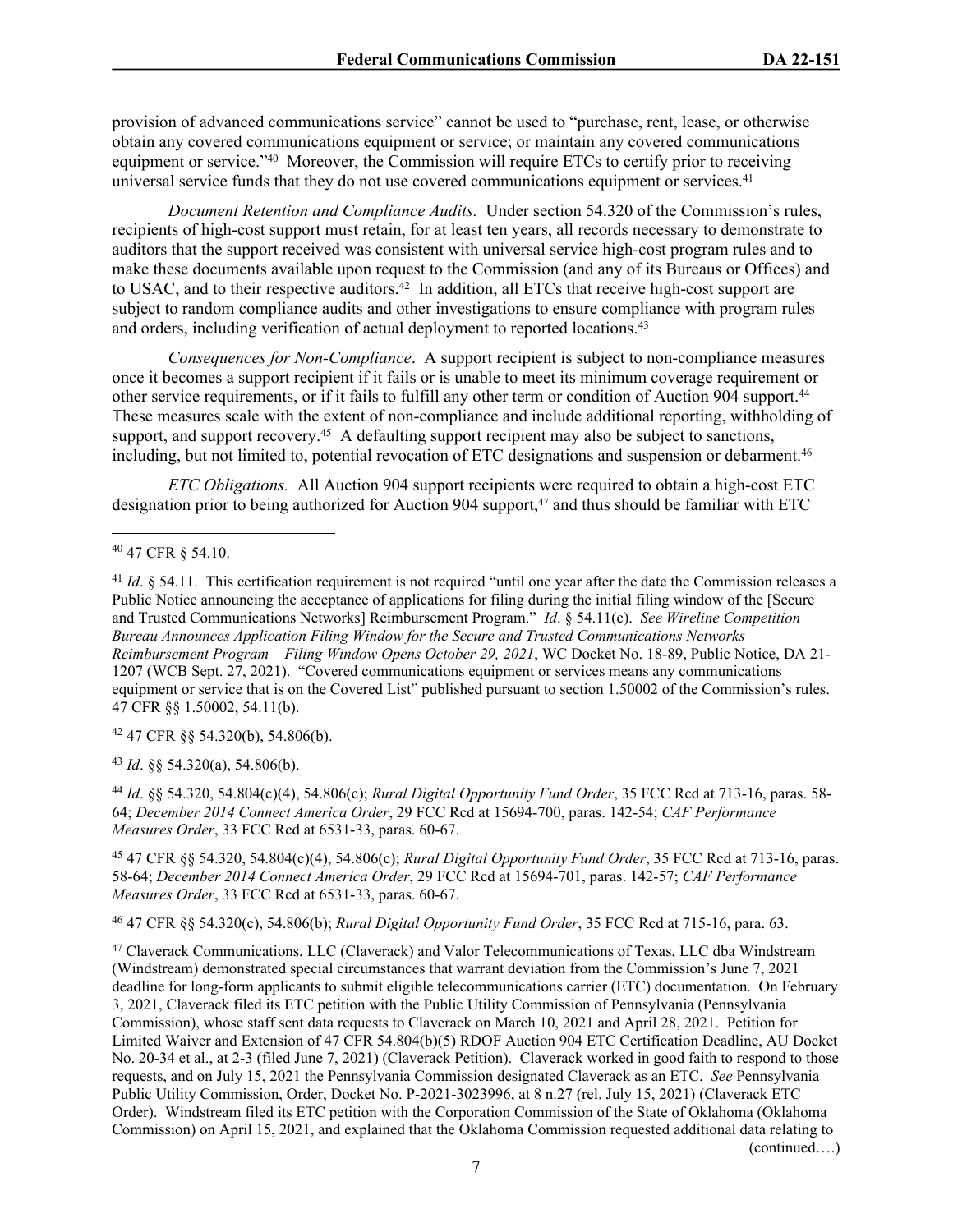requirements. For example, all high-cost ETCs commit to serving the entire area covered by an ETC designation and must offer Lifeline voice and broadband service throughout such area to qualifying lowincome consumers pursuant to the Lifeline program rules.<sup>48</sup> While an Auction 904 support recipient was not required to obtain an ETC designation that was limited only to the eligible census blocks covered by its winning bids, it may only use its Auction 904 support to offer the required voice and broadband services to locations in eligible census blocks. If an Auction 904 support recipient has obtained an ETC designation that covers more area than the eligible census blocks in its winning bids, that support recipient has the obligation to provide Lifeline services throughout its designated service area, including in areas where it cannot use its Auction 904 support.<sup>49</sup> A high-cost ETC may also be subject to statespecific requirements imposed by the state that designated it as an ETC.

*Discontinuance of Service and/or Relinquishment of Support.* It is a violation of Commission rules to receive universal service support if that support is not used to provide, maintain, and upgrade voice and/or broadband facilities and services in eligible areas or if the recipient is no longer offering supported services. A carrier that cannot appropriately use universal service support must relinquish its ETC designation pursuant to section  $214(e)(4)$  of the Communications Act of 1934, as amended (the Communications Act).<sup>50</sup> An ETC that was designated by a state commission should follow the state commission's rules to seek relinquishment.<sup>51</sup> ETCs designated by the Commission must file a notice of relinquishment in WC Docket No. 09-197, Telecommunications Carriers Eligible for Universal Service Support, using the Commission's Electronic Comment Filing System (ECFS).<sup>52</sup> WCB will release an order approving the relinquishment if the relinquishing ETC demonstrates that the affected area will

<sup>48</sup> *See* 47 CFR §§ 54.101(d), 54.405(a); 47 CFR Subpart E.

<sup>50</sup> 47 U.S.C. § 214(e)(4).

<sup>51</sup> 47 CFR § 54.205.

the application on May 7, 2021. Petition of Windstream Services, LLC and Windstream Communications, LLC for Waiver of ETC Designation Deadline, AU Docket No. 20-34, at 3, 6 (filed June 1, 2021). Windstream worked to respond to those data requests as soon as possible and on October 27, 2021, the Oklahoma Commission designated Windstream as an ETC. *See* Corporation Commission of the State of Oklahoma, Order, Docket No. 721381 (rel. Oct. 27, 2021) (Windstream ETC Order).

In both cases, Claverack and Windstream diligently responded to the state commissions' requests for more information, which took more time than the applicants had reasonably anticipated, and constituted circumstances outside their control. Moreover, based on the totality of the circumstances, we find that waiver of the deadline here would serve the public interest as Claverack and Windstream have shown consistent efforts to obtain their ETC designations in a timely manner. The Pennsylvania Commission specifically stated that its review of Claverack's petition would not be completed prior to the June 7, 2021 deadline despite Claverack's good faith efforts, and the Oklahoma Commission found that Windstream gave proper notice to it despite issuing delayed decisions. *See* Claverack ETC Order at 8 n.27; Windstream ETC Order at 5. Moreover, Claverack and Windstream were designated as ETCs in the areas to be served. Claverack ETC Order at 48; Windstream ETC Order at 5. We also find the public interest is served by moving forward with authorizing support for applicants that acted in good faith through the application process and obtained their ETC designations within a reasonable amount of time after the deadline, rather than delaying the provision of voice and broadband service to these areas by defaulting long-form applicants that are otherwise ready to authorize.

<sup>&</sup>lt;sup>49</sup> For example, some Auction 904 support recipients may have obtained an ETC designation for an entire census block group(s) that was covered by its winning bid(s) but may only use its Auction 904 support to offer service to locations in the eligible census blocks within the census block group(s).

<sup>52</sup> 47 U.S.C. § 214(e)(4); *Telecommunications Carriers Eligible for Universal Service Support; Connect America Fund*; WC Docket Nos. 09-197; 10-90, Order, DA 21-663, at 10, para. 30 (WCB June 8, 2021).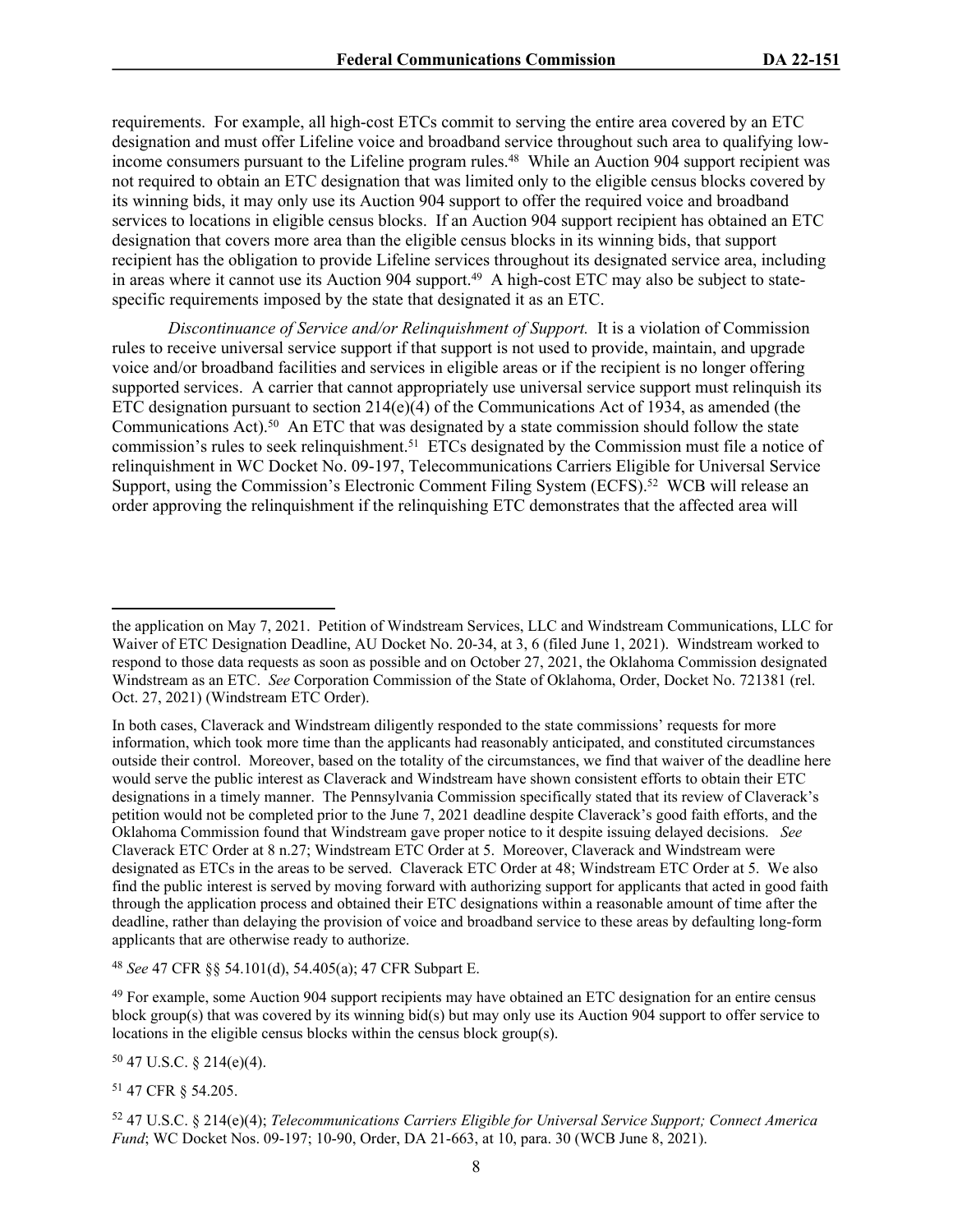continue to be served by at least one ETC.<sup>53</sup> The ETC must then send a copy of its relinquishment notice and a copy of the relinquishment order (within one week of its release) to USAC at [hcorders@usac.org](mailto:hcorders@usac.org). A carrier that intends to discontinue service must first obtain authorization to discontinue service pursuant to section 214(a) of the Communications Act and section 63.71 of the Commission's rules.<sup>54</sup>

*Transfers of Control.* ETCs seeking to transfer control of their domestic authorizations to operate pursuant to section 214 of the Communications Act of 1934, as amended, or to engage in the sale of assets under section 214 must first receive approval from the Commission in accordance with sections 63.03 and 63.04 of the Commission's rules governing the procedures for domestic transfer of control/asset applications.<sup>55</sup> Transfers of control and assignments of international section 214 authorizations are separately subject to section 63.24 of the Commission's rules.<sup>56</sup> Except where the Commission has forborne from the application of section 214, this requirement applies to all transfers of control or asset acquisitions involving ETCs. More information is available on the Commission's website at <http://www.fcc.gov/general/transfer-control>.

*Price Cap Carrier Obligations.* Price cap carriers that serve the census blocks where an Auction 904 long-form applicant that is not the incumbent price cap carrier has been authorized to receive support will no longer have a federal high-cost ETC obligation to continue to offer voice service in those census blocks pursuant to the forbearance granted by the Commission. We also note that price cap carriers that elected to receive a seventh year of model-based support were already relieved of their federal high-cost ETC obligation to offer voice telephony in specific census blocks on January 1, 2022.<sup>57</sup>

*Transitioning Legacy Support*. WCB will soon update the list of census blocks where incumbent price cap carriers will continue to receive legacy support through the disaggregated legacy high-cost support mechanism by removing the eligible census blocks that are covered by the winning bids in Attachment A.<sup>58</sup> In the census blocks removed from the list, incumbent price cap carriers will no longer receive legacy support beginning on the first day of the next month.<sup>59</sup>

<sup>54</sup> 47 U.S.C. § 214(a); 47 CFR § 63.71.

<sup>55</sup> 47 U.S.C. § 214; 47 CFR §§ 63.03, 63.04.

<sup>56</sup> 47 CFR § 63.24.

<sup>58</sup> *Connect America Fund et al*., WC Docket No. 10-90, Report and Order, 34 FCC Rcd 807, 809-12, paras. 9-16 (2019). Incumbent price cap carriers were also given the option of declining legacy support in each state that they serve. *See Wireline Competition Bureau Announces Universal Service Support Amounts Offered to Price Cap Carriers and Fixed Competitive Eligible Telecommunications Carriers after Authorization of Connect America Phase II Auction Support*, Public Notice, 34 FCC Rcd 1296 (WCB 2019).

<sup>59</sup> *Rural Digital Opportunity Fund Order*, 35 FCC Rcd at 738-40 (stating that price cap carriers will no longer receive legacy support for the census blocks where Auction 904 support is authorized beginning on the first day of the month after the Auction 904 support is authorized for those census blocks).

<sup>53</sup> *See, e.g.*, *Telecommunications Carriers Eligible for Universal Service Support*, WC Docket No. 09-197, Order, DA 21-660 (WCB June 8, 2021) (approving T-Mobile USA, Inc.'s request on behalf of T-Mobile Northeast LLC to relinquish its ETC designation in Virginia).

<sup>57</sup> *Rural Digital Opportunity Fund Order*, 35 FCC Rcd at 743-45, paras. 133-39. On the first day of the month after an Auction 904 support recipient that is not the incumbent price cap carrier is authorized, the incumbent price cap carrier will be relieved of its federal high-cost ETC obligation to offer voice telephony in those specific census blocks unless it was relieved of that obligation on January 1, 2022. *Id.* at 745, para. 139. *See also December 2014 Connect America Order*, 29 FCC Rcd at 15663–71, paras. 50-70; 47 CFR § 54.201(d)(3). We will remove these census blocks as applicable from the list of census blocks where price cap carriers continue to have the federal highcost ETC obligation to provide voice service. The "List of Census Blocks Subject to Federal High-Cost Voice Obligations" is available at<https://www.fcc.gov/encyclopedia/price-cap-resources>.